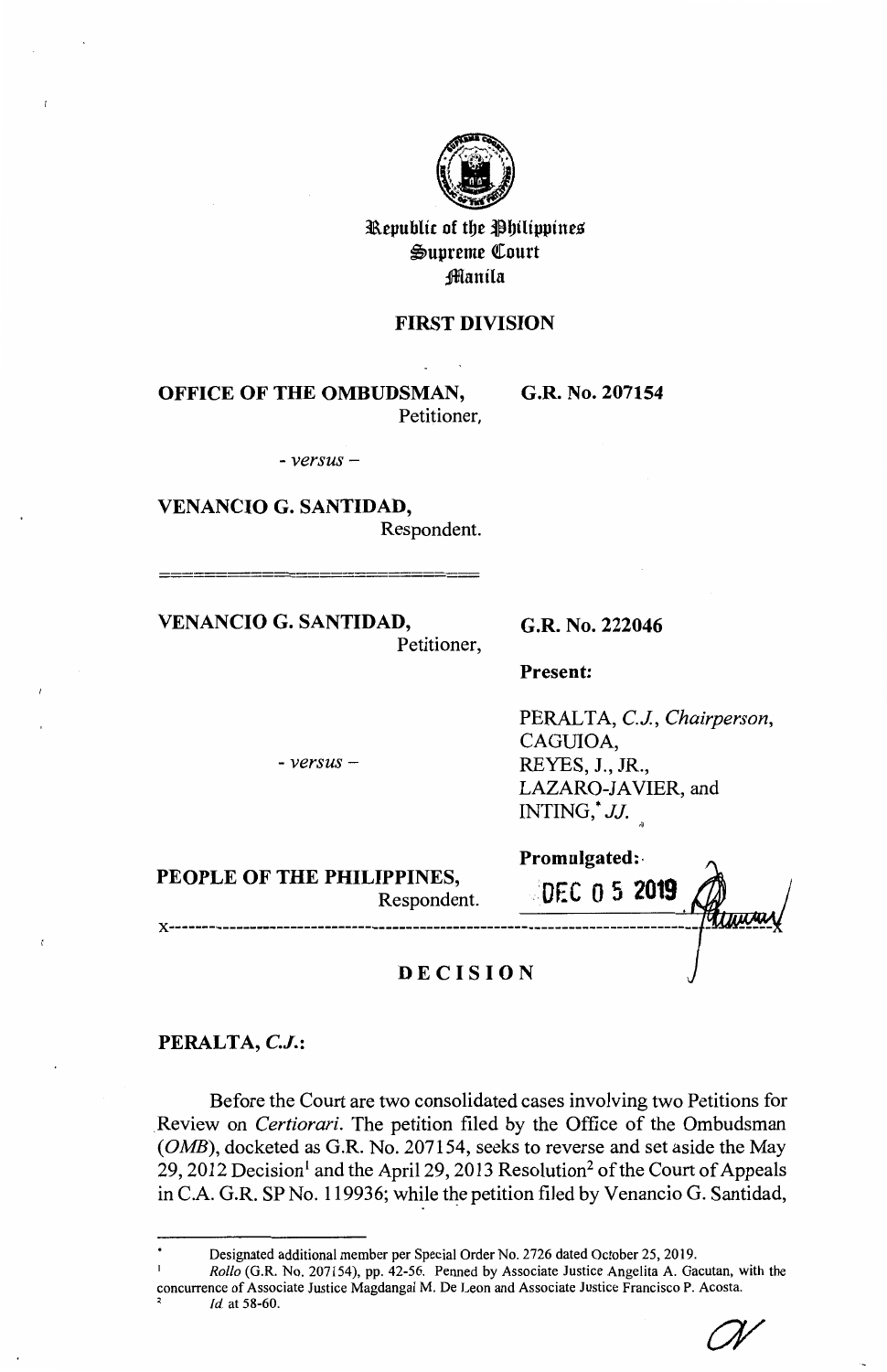docketed as G.R. No. 222046, seeks to reverse and set aside the September 24, 2015 Decision<sup>3</sup> and the November 25, 2015 Resolution<sup>4</sup> of the Sandiganbayan in Criminal Case Nos. SB-10-CRM-0261 to SB-10-CRM-0281.

## **The Facts**

The cases emanated from an Affidavit-Complaint<sup>5</sup> dated February 2, 2007 filed by Special Investigator Claro C. Ramos of the National Bureau of Investigation *(NBI),* Isabela District Office, before the 0MB charging Santidad and several others, who had signed the Invoice Receipts for Property *(IRPs)*, in relation to the transfer and receipt of twenty-one (21) units of Mitsubishi Delica vans, in violation of Article 171 of the Revised Penal Code and Republic Act No. 3019. After evaluation of the complaint, it was determined that Santidad and the other named respondents therein may also be held administratively liable for their actions and, thus, an administrative complaint for Dishonesty and Gross Neglect of Duty was later filed against them by the NBI before the 0MB which was docketed as OMB-L-A-07-0166- B.

Upon a finding of probable cause, Santidad was indicted for twentyone (21) counts of Falsification of Public Documents defined and penalized under Article 171, paragraph 4 of the Revised Penal Code, in twenty-one (21) separate Informations filed before the Sandiganbayan. The accusatory portion of each of the Informations is similarly worded except as to the Engine Number, Chassis Number and Plate Number of the Mitsubishi Delica vans involved, to wit:

That on 29 March 2003, or sometime prior or subsequent thereto, in Mandaluyong City, and within the jurisdiction of this Honorable Court, the above-named accused, Venancio G. Santidad, a public officer, being then the Director of the Procurement Supply and Property Management Service of the Department of Transportation and Communications, acting in relation to his office and taking advantage of his official position, did there and then deliberately, willfully and feloniously falsify the Invoice Receipt of Property by making it appear that he had transferred to Congressman Antonio Abaya of the  $4<sup>th</sup>$  District of Isabela a Delica Van with Engine No. xx x, Chassis No.xx x and Plate No.xx x, when in truth and in fact, no such vehicle was transferred by him, to the damage and prejudice of public interest.

CONTRARY TO LAW. <sup>6</sup>

*Rollo* (G.R. No. 222046), pp. 44-107. Penned by Associate Justice Rafael R. Lagos, with the concurrence of Associate Justice Efren N. De la Cruz and Associate Justice Rodolfo A. Ponferrada. <sup>4</sup>*Id.* at 128-132.

<sup>5</sup> *Rollo* (G.R. No. 207154), p. 610.

<sup>6</sup>*Rollo* (G.R. No. 222046), p. 47.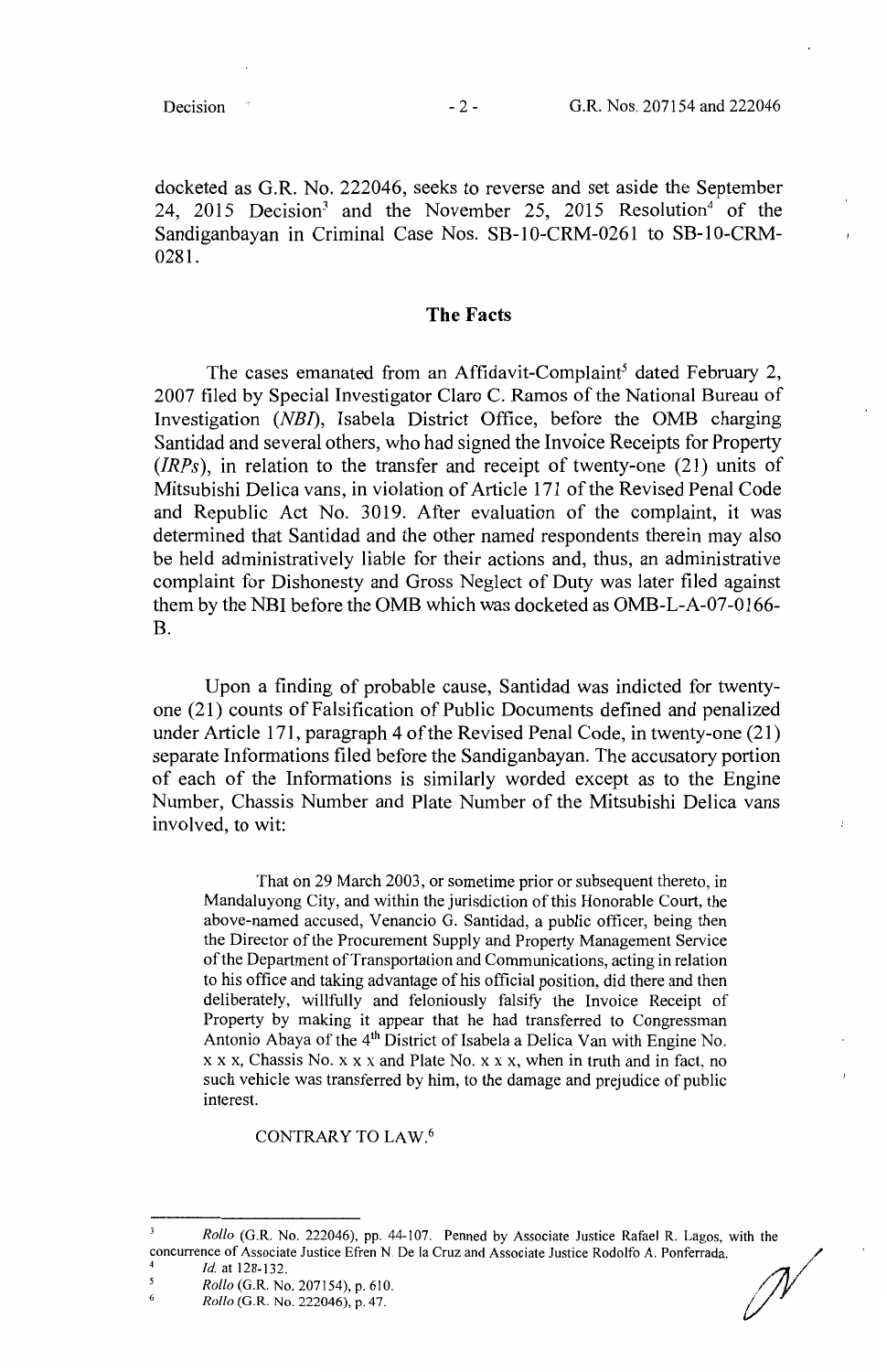When arraigned on August 2, 2012, Santidad pleaded not guilty to the charges. After the pre-trial was terminated, trial on the merits ensued.<sup>7</sup>

The prosecution evidence tends to show that the late Congressman Antonio M. Abaya of the  $4<sup>th</sup>$  District of Isabela requested from the Office of the President for the release of funds to be utilized for the purchase of multicab vehicles to be distributed to and used by some 235 *barangays* in his district. Said request was approved and the amount of PIO million was allocated for the multi-cab vehicle project. The Department of Transportation and Communications *(DOTC)* was the procurement agency for the purchase of the vehicles.<sup>8</sup>

In a letter dated November 25, 2002, the DOTC informed Cong. Abaya of the availability of P8 million for his multi-cab vehicle project and was advised to directly coordinate with the Director of the DOTC's Procurement, Supplies, Property Management Service *(PSPMS),* who. at the time was Santidad, for the immediate utilization of the amount lest it be reverted to the Bureau of the Treasury if remained unobligated at the end of the year. In his December 2, 2002 letter, Cong. Abaya requested Santidad to facilitate the procurement of one (1) unit of Mitsubishi L-200 and one (1) unit of Nissan Pathfinder, while the remaining allotted amount shall be devoted for the purchase of several units of Mitsubishi Delica vans. On December 4, 2002, Allotment and Obligation Slip *(ALOES)* No. LF (CO) 02-12-00478, with the PSPMS as payee, was prepared to allocate the amount of  $\overline{P7,720,000.00}$  for the purchase of the vehicles. On even date, Requisition and Issue Voucher  $(RIV)$  No. H-413-2002, for the amount of  $\overline{P7,720,000.00}$ , was approved wherein Santidad certified that the requisitioned eighteen (18) units of Mitsubishi Delica vans, and the pick-up 4-wheeler and 6-wheeler trucks were necessary and would be used for the purposes for which they were intended.<sup>9</sup>

Thereafter, the project was bid out. The Pre-Bid Conference was attended by Robert T. Ngo, as the representative of the Office of Cong. Abaya, by Santidad, as Head of PSPMS, and by the representatives of the bidders Super Car Center, Microvan, Inc. and First Dekra Merchandising. During the said occasion, Santidad stressed that the vehicles must be first inspected at the PSPMS office before their delivery to the 4<sup>th</sup> District of Isabela. On January 22, 2003, the DOTC Bids and Awards Committee *(BAC)* declared Super Car Center as the winning bidder. Despite the award, Super Car Center, through its proprietor Super Sonic Claudio, apprised Cong. Abaya that the two (2) units of pick-up trucks previously offered for sale were no longer available. In his February 6, 2003 letter, Cong. Abaya requested the BAC Chairman to realign the budget for the two (2) trucks to cover the cost for the purchase of additional Mitsubishi Delica vans.<sup>10</sup> The congressman also sent Santidad a

<sup>~</sup>

i)

<sup>7</sup>  8 *Id.* at 54.

<sup>9</sup>  *Id.* at 14-15.

<sup>10</sup>  *Id.* at 15-16.

*Id* at 71.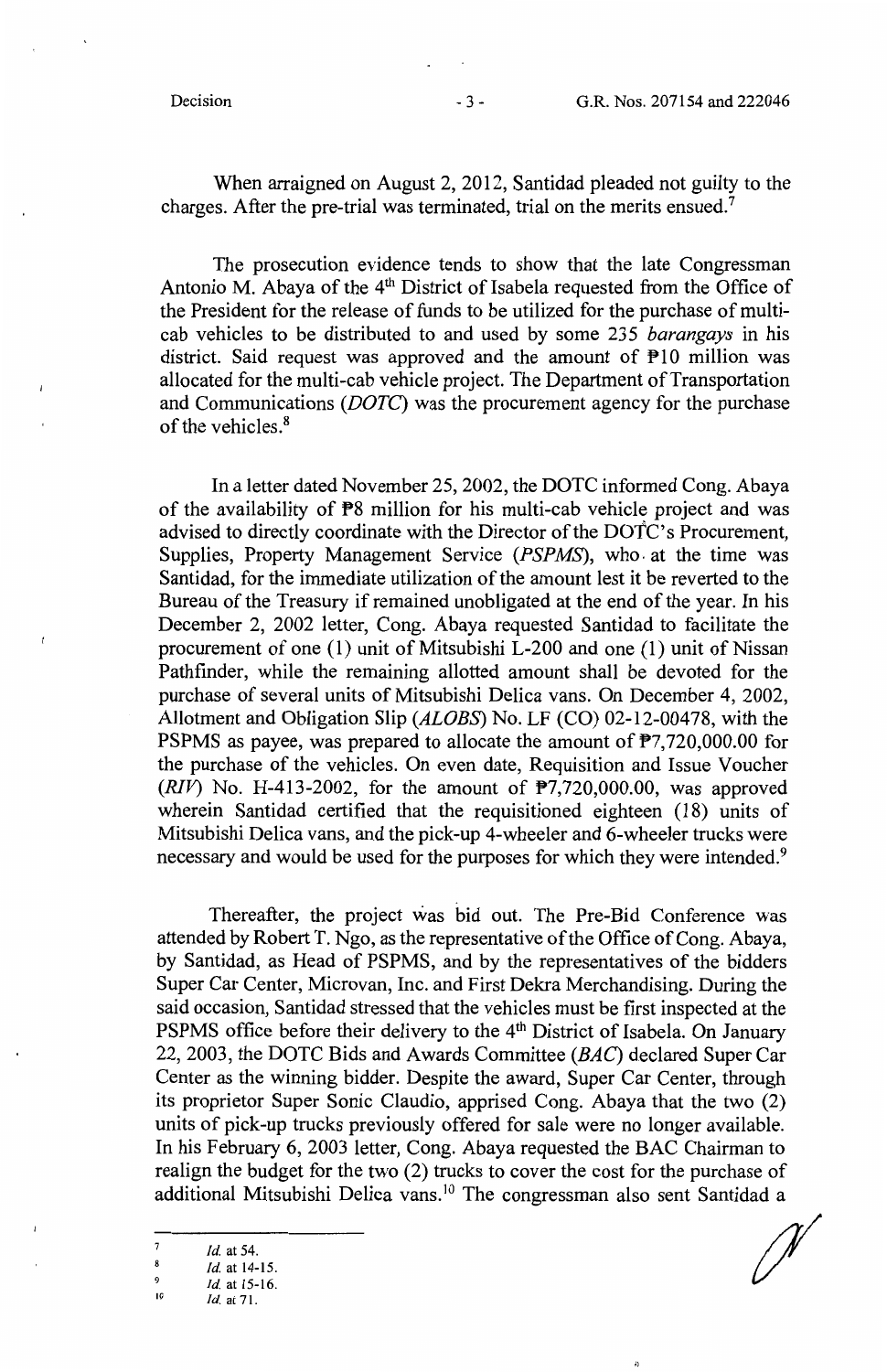letter, likewise dated February 6, 2003, stating a schedule for the distribution of the vans and appended thereto the list of the recipients in the 4<sup>th</sup> District of Isabela.

On February 26, 2003, Cong. Abaya died of brain cancer.

In connection with Cong. Abaya's realignment request, the DOTC/PSPMS resolved to purchase three (3) more Mitsubishi Delica vans, in addition to the original procurement of 18 units. Hence, a Purchase Order (PO), with Control No. DOTC-2003-03-70, was issued in favor of Super Car Center as contractor/supplier for twenty-one (21) units of Mitsubishi Delica vans, with Land Transportation Office  $(LTO)$  Registration and Third Party Liability (TPL) Insurance, valued at Three Hundred Sixty Thousand Pesos  $(\overline{P}360,000.00)$  each or for a total amount of Seven Million Five Hundred Sixty Thousand Pesos  $(\overline{P7}, 560, 000.00)$ . Santidad signed the recommending approval portion of the PO. On March 28, 2003, an unsigned Sales Invoice No. 0026, with handwritten specifications regarding the chassis and engine numbers of each van, was issued purportedly by Super Car Center in favor of the DOTC. Antonio D. Cruz, Storekeeper III of the DOTC Supply Division, executed a Certificate of Acceptance, likewise dated March 28, 2003, acknowledging receipt of the twenty-one (21) units of Mitsubishi Delica vans supposedly delivered by Super Car Center to the DOTC. The vans were allegedly inspected by Marcelo Desiderio, Jr., an Inspector of the DOTC Management Division, Ngo, as the representative of Cong. Abaya, and Cruz in Malinta, Bulacan on April 1, 2003. On even date, Desiderio prepared an Inspection Report.

Subsequently, Pablo Uy, Chief of the Property Utilization and Disposal Division (PUDD) of the DOTC, prepared twenty-one (21) IRPs to effect the turnover of the subject Mitsubishi Delica vans to the end-users/beneficiaries. Santidad had signed all the IRPs at the "Invoice" portion thereof, certifying that he had transferred the vehicle described in each of the IRPs to Cong. Abaya of the 4<sup>th</sup> District of Isabela. On the "Receipt" portion of each of the IRPs appeared the signature of the recipient certifying that he/she had received from the DOTC, through Santidad, the van indicated therein. Later, the total cost of the vehicles was paid to and received by Ngo, who was acting as attorney-in-fact of Super Car Center.

Juliet Macato, the Audit Team Leader of the Commission on Audit (COA), Region II, sent a letter dated May 30, 2005, informing Leoncio Kiat, then Mayor of Echague, Isabela, about the dropping of four (4) Mitsubishi Delica vans procured under Cong. Abaya's project from the books of the DOTC as the same should had been properly recorded in the books of accounts of the Municipality of Echague, Isabela. In the same letter, Kiat was requested to give his evaluation on the status of the Mitsubishi Delica vans referred to, as well as their whereabouts. Kiat was further notified that the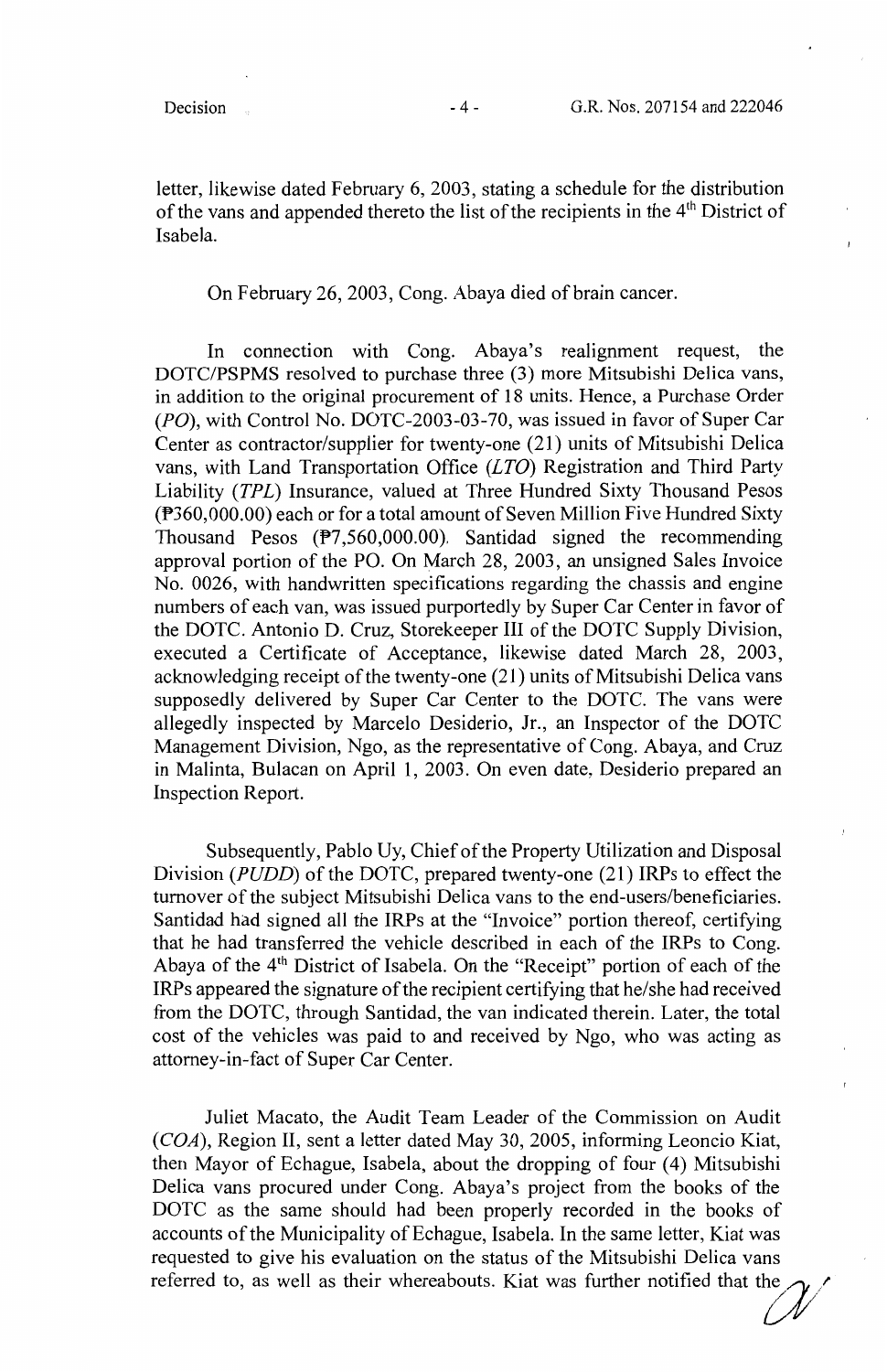.,

"

vehicles would be subjected to inspection. After receipt of this letter, Kiat sought the assistance of the National Bureau of Investigation (NBI), requesting for an investigation of an alleged scam in the deliveries of the Mitsubishi Delica vans since he and the other three *barangay* captains in his municipality who had signed the IRPs have not received the vehicles described therein. According to Kiat, he and the three *barangay* captains named in the May 30, 2005 letter of Macato had signed the IRPs merely to accommodate the request of Cong. Abaya and to facilitate the immediate release of the vehicles.

The investigation separately conducted by the COA and the NBI yielded a common result  $-$  that none of the named recipients who acknowledged or signed the IRPs has actually received the subject vans. The follow-up investigation by the NBI further revealed that a) seven (7) vans, with Plate Nos. XHF 591, XTC 688, XEB 180, XEP 316, XGU 972, XDA 793 and XDA 803, were actually sold to third parties or have different owners; b) seven (7) vans, with Plate Nos. XFG 680, XCT 853, XDU 749, VDF 854, XEV 467, XHK 463 and XGU 942, were either non-existent or not registered with the LTO or their registrations pertain to different vehicles; while c) the remaining seven (7) vans, with Plate Nos. XET 465, XCM 630, XCM 843, XEE 956, XET 495, XHB 980 and XHB 490, were still registered in the name of Microvan, Inc., without having been delivered to either the DOTC or the named recipients.

Thereafter, the prosecution rested its case and formally offered its documentary evidence.

The defense presented Santidad who maintained that he affixed his signature on the IRPs because the same were duly supported by pertinent documents and the beneficiaries/end-users had already affixed their respective signatures therein. He contended that he was merely performing a ministerial duty when he signed the IRPs considering that the procurement of the subject vehicles was made with the approval of the higher authorities of the DOTC.

Santidad testified that the late Cong. Abaya requested him to facilitate the purchase of the vehicles for the latter's multi-cab vehicle project; on January 22, 2003, the DOTC-BAC passed Resolution No. PD-220-07 declaring Super Car Center as the winning bidder for Cong. Abaya's project; the Accounting Division of the DOTC prepared PO No. 2003-03-70 and, later, Super Car Center issued Sales Invoice No. 0026 dated March 28, 2003 indicating the total selling price of P7,560,000.00; a Certificate of Acceptance, also dated March 28, 2003, was issued by Cruz who purportedly received the subject vans; on April 1, 2003, the DOTC, through its Management Division under the Finance and Comptroller Service, inspected the subject vans in Malinta, Bulacan; Management Division Inspector Desiderio prepared and certified as correct an Inspection Report dated April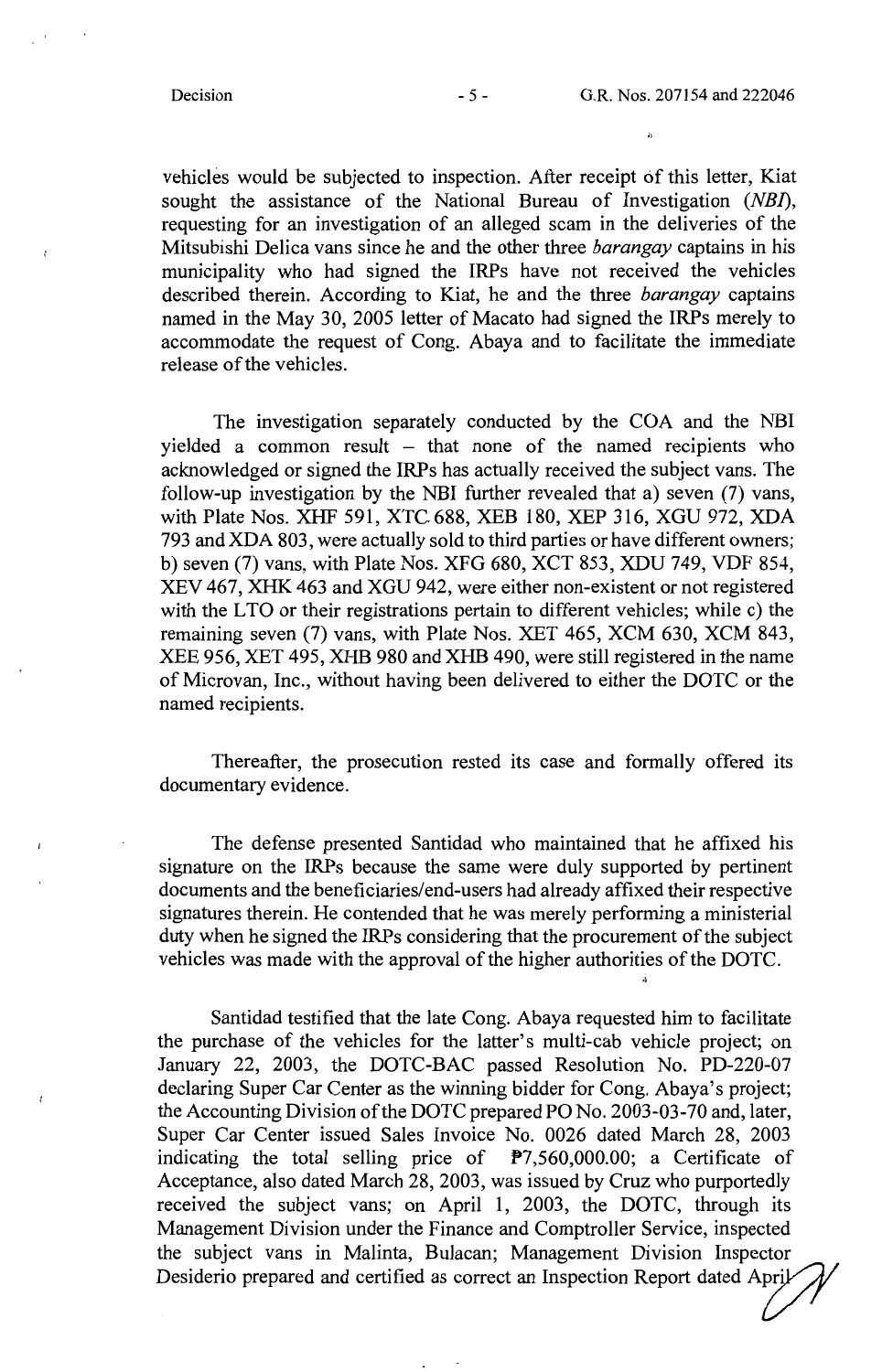1, 2003 which was noted by Management Division Chief Lalaine P. Cortes; thereafter, Uy prepared the IRPs and transmitted them to the named local officials of the 4th District of Isabela; payments for the purchased twenty-one  $(21)$  units of Mitsubishi Delica vans were processed by the Accounting Division; and, later, Land Bank Check No. 41232, dated June 11, 2003, and Check No. 31883, dated August 28, 2003, were released in favor of Super Car Center with the face values of  $P2,000,000.00$  and  $P5,216,363.63$ , respectively, representing payment for the twenty-one (21) units of Mitsubishi Delica vans.

Insisting on his innocence of the offenses charged, Santidad pointed out that he cannot be faulted for relying on the regularity of the abovementioned documents prepared by the DOTC employees to support the IRPs. Santidad asserted that as the Director of PSPMS, he cannot be expected to personally inspect the vans delivered to the DOTC since the same is the responsibility of the Management Division. He disclaimed any knowledge anent the fraud committed in the purchase of the subject vans. He alleged that he did not obtain any advantage or benefit from the anomalous transaction and that he signed the IRPs in good faith.

Santidad recalled that as a matter of procedure then observed in his office, the recipient must first sign the IRP confirming receipt of the property before he affixes his signature thereon; he signs the IRP only when all the attachments are complete, in particular, he would look for and evaluate the Inspection Report and the Certificate of Acceptance specially when the supporting documents of the IRP are voluminous; he never inquired from Uy nor from Desiderio about the delivery of the subject vans; and the PUDD and the Management Division are tasked to deliver the vans to the actual endusers. With respect to the two IRPs which bore his signature but without the signature of the recipients, Santidad explained that he signed these IRPs because they were properly supported by a Certificate of Acceptance and an Inspection Report.

Santidad filed his Formal Offer of Evidence on November 27, 2014, while the prosecution filed its Comment/Opposition thereto on December 12, 2014.

Meanwhile, on July 13, 2010, the OMB rendered its assailed Decision<sup>11</sup> in OMB-L-A-07-0166-B, finding Santidad guilty of Serious Dishonesty and meted upon him the penalty of dismissal from the service with cancellation of eligibility, forfeiture of retirement benefits and perpetual disqualification from employment in the government service. The 0MB held that when Santidad certified in the IRPs the transfer of possession of the subject twenty-one (21) units of Mitsubishi Delica vans to the beneficiaries, he knew that said act never took place since said vehicles were never delivered by the contractor to  $\gamma$ 

11 *Rollo* (G.R. No. 207154), pp. 676-701.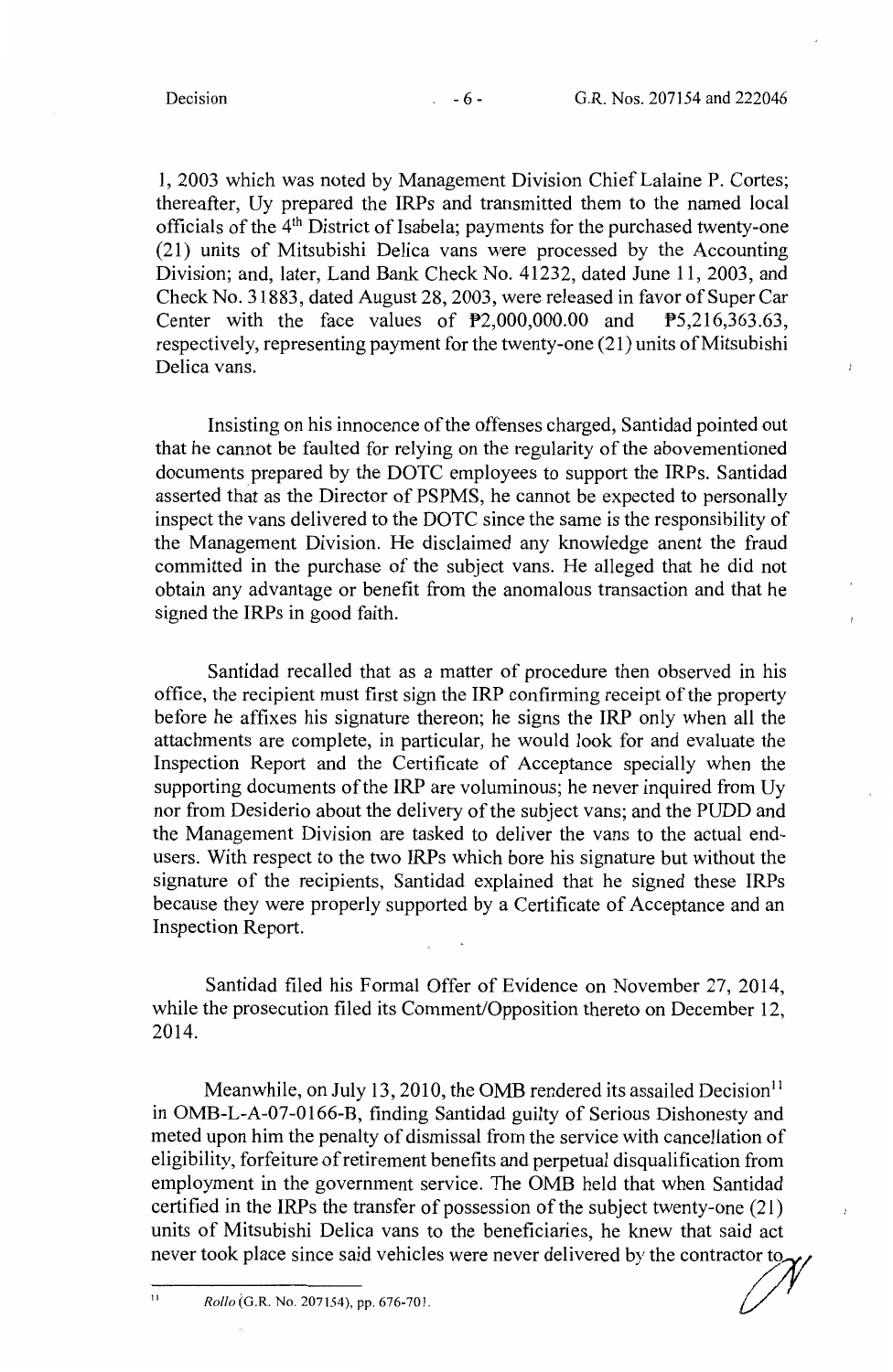the DOTC. The 0MB rejected the defense of good faith interposed by Santidad declaring that he was very much aware of the falsity of the statements contained in the IRPs at the time he signed them.

Santidad filed a motion for reconsideration but the same was denied by the OMB in its Order<sup>12</sup> dated April 28, 2011.

Aggrieved, Santidad filed a Petition for Review under Rule 43 of the Rules of Court before the Court of Appeals seeking for the reversal of the July 13, 2010 Decision of the 0MB.

On May 29, 2012, the Court of Appeals rendered its assailed Decision absolving Santidad of his administrative liability for Serious Dishonesty on the ground of insufficiency of evidence. The dispositive portion of the said Decision states:

WHEREFORE, premises considered, the petition is hereby GRANTED. The Decision dated July 13, 2010 of the Office of the Deputy Ombudsman for Luzon and its Order dated April 28, 2011 are hereby REVERSED and SET ASIDE and a new one entered ordering the reinstatement of petitioner Venancio G. Santidad with full back salaries and such other emoluments that he did not receive by reason of his removal[.]

SO ORDERED.<sup>13</sup>

In stark contrast to the conclusion reached by the Ombudsman, the Court of Appeals found that Santidad could not be held administratively liable for Serious Dishonesty because he signed the IRPs in good faith, relying on the regularity of the supporting documents prepared by public officials in the performance of their duties, and on the signatures of the endusers/beneficiaries in the IRPs which confirmed the latter's receipt of the vehicles. The Court of Appeals added that there was no showing of any fact that should have raised a red flag that the transaction for the procurement of the vehicles was highly irregular.

The 0MB filed an Omnibus Motion to Intervene and to Admit Attached Motion for Reconsideration<sup>14</sup> dated December 20, 2012. However, the Court of Appeals denied the OMB's motion for reconsideration per its Resolution dated April 29, 2013.

Unperturbed, the 0MB elevated the matter to this Court via a Petition for Review on *Certiorari,* docketed as G.R. No. 207154, contending that the Court of Appeals seriously erred in issuing the assailed May 29, 2012

<sup>12</sup>*Id.* at702-707. 13 *Id.* at 55.

<sup>14</sup>*Id.* at 62-69.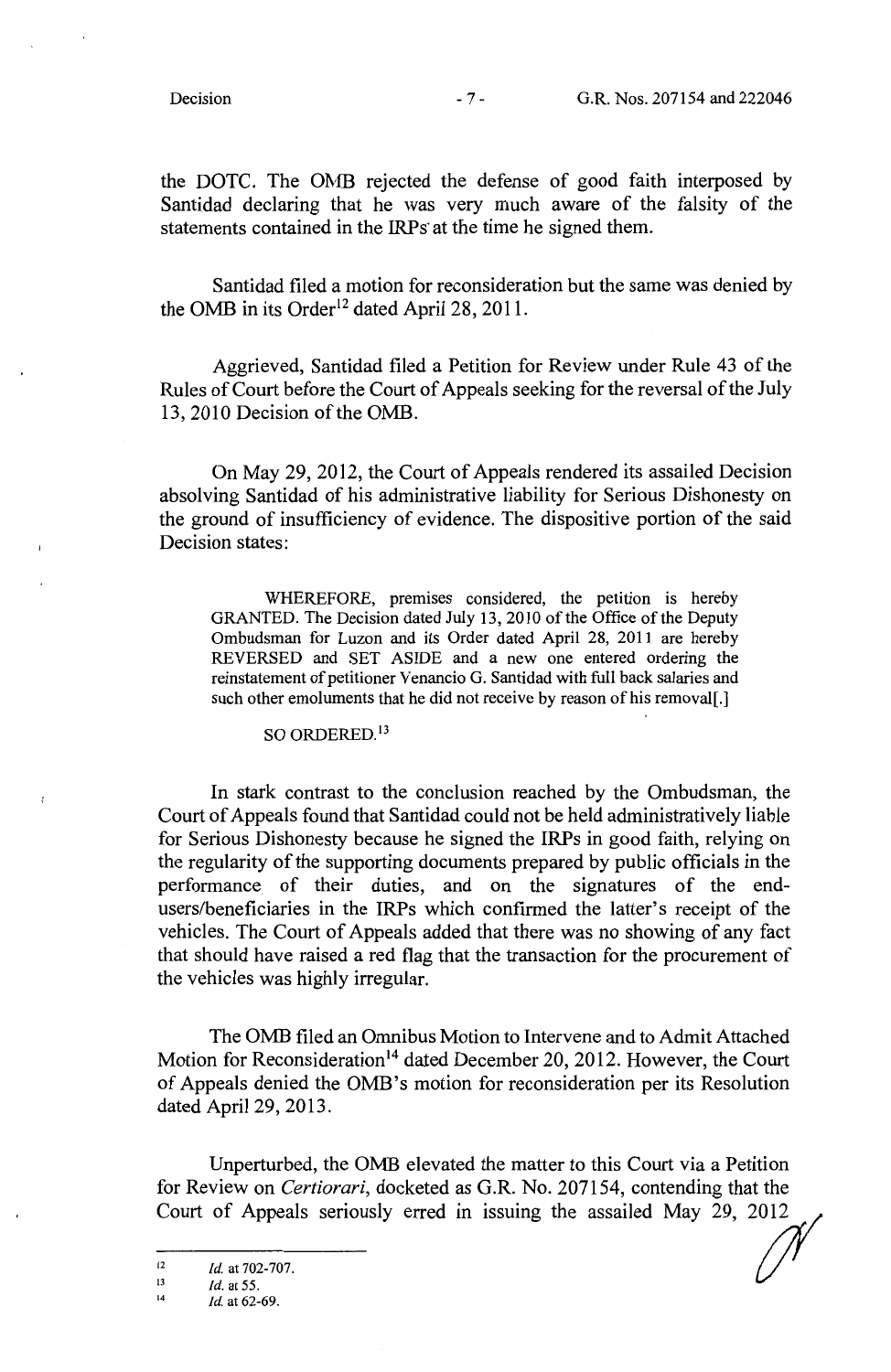Decision. The 0MB posits that its findings of fact in OMB-L-A-07-0166-B are supported by substantial evidence and, thus, conclusive upon the reviewing authority.<sup>15</sup>

Later, the Sandiganbayan rendered its assailed September 24, 2015 Decision<sup>16</sup> finding Santidad guilty of Reckless Imprudence resulting to Falsification of Public Documents. The pertinent portion of the *fallo* of the said Decision reads:

WHEREFORE, premises considered, this Court finds:

#### **xxxx**

4. In Criminal Case Nos. SB-10-CRM-0261 to SB-10-CRM-0281

Accused Venancio Gonzales Santidad, GUILTY beyond reasonable doubt of Reckless Imprudence resulting to Falsification of Public Documents, as provided in Article 365 of the Revised Penal Code, and hereby sentence him to the indeterminate penalty of four (4) months of *arresto mayor* as minimum to two (2) years[,] ten ( 10) months and twentyone (21) days of *prision correccional* as maximum, for each count, and the accessory penalties thereof. Accused Santidad is also ordered to pay P360,000, for each count, as his civil liability, with interest of 12% *per annum* from finality of this judgment until its satisfaction.

Costs *de officio.* 

SO ORDERED.<sup>17</sup>

According to the Sandiganbayan, Santidad made untruthful statements in the IRPs by certifying that he had transferred the subject vans to the  $4<sup>th</sup>$ District of Isabela since it was duly proven that there were no such deliveries and Super Car Center, the contractor/supplier, was not the owner of the vehicles. The anti-graft court ruled that Santidad acted negligently when he failed to ascertain for himself the veracity of the narrations in the IRPs, particularly as to 1) whether the subject vans were actually delivered and received by the named recipients/beneficiaries; and 2) whether each of the subject vehicles has the corresponding LTO certificate of registration and TPL insurance as required by the DOTC. The Sandiganbayan, however, declared that not an iota of proof was presented showing that Santidad conspired with Ngo to defraud the government nor was there any showing that he acted with malice or that he falsified the IRPs in order to gain some benefit.

Santidad filed a motion for reconsideration but the same was denied by the Sandiganbayan via its assailed November 25, 2015 Resolution.<sup>18</sup>

~

<sup>15</sup>  *Id.* at 23.

<sup>16</sup>  *Rollo* (G.R. No. 222046), pp. 44-107.

<sup>17</sup>  18 *Id.* at 105-107.

*Id.* at 128-132.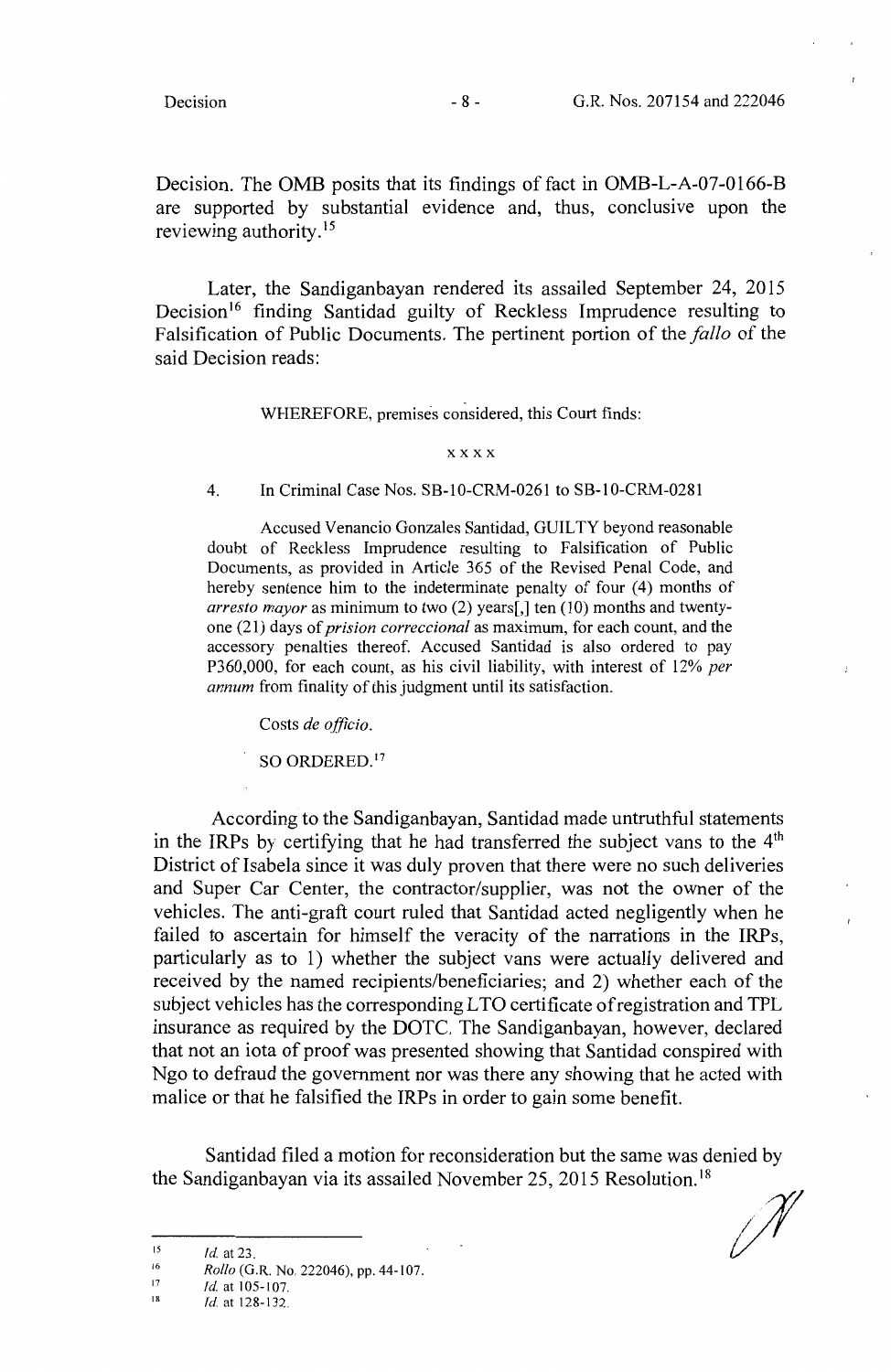Unfazed, Santidad filed a Petition for Review on *Certiorari,* docketed as G.R. No. 222046, beseeching the Court to reverse and set aside the Decision and the Resolution of the Sandiganbayan, and thereby submitting the following issues:

I.

WHETHER OR NOT THE RULE ON PRESUMPTION OF REGULARITY IN THE PERFORMANCE OF OFFICIAL DUTY PRECLUDES FINDING OF NEGLIGENCE AND RECKLESS IMPRUDENCE.

#### II.

WHETHER OR NOT THERE WAS A FAILURE OF THE PROSECUTION TO PROVE THE NEGLIGENCE AND IMPRUDENCE OF THE PETITIONER BEYOND REASONABLE DOUBT AMOUNTING TO FALSIFICATION OF DOCUMENTS.

#### III[.]

## WHETHER OR NOT THE MINISTERIAL NATURE OF SIGNING THE IRPs PRECLUDE THE FINDING OF NEGLIGENCE[.]<sup>19</sup>

# **The·court's Ruling**

In the main, it is Santidad's stance that the prosecution failed to prove beyond reasonable doubt his criminal culpability for twenty-one (21) counts of reckless imprudence resulting to falsification of public documents. Anent the administrative charge, Santidad submits that the Court of Appeals is correct in exonerating him from the charge of Serious Dishonesty considering that the same was not established by substantial evidence. He denies knowledge of the fraud perpetrated upon the government through the anomalous procurement of the subject vehicles and he maintains that he did not derive any benefit from the transaction. He posits that his act, consisting of certifying the transfer of possession of the subject vans to the endusers/beneficiaries by affixing his signature on the IRPs, enjoys the presumption of regularity in the performance of official functions and that no evidence was adduced to show that he signed the IRPs with reckless imprudence prejudicial to the interest of the government.

He invokes the doctrine in *Arias v. Sandiganbayan,* 20 contending that he signed the IRPs after relying in good faith on the suppprting documents, particularly, the Certificate of Acceptance and the Inspection Report which showed that the subject vans were delivered to the DOTC: He argues that to impute that his alleged negligence sprouted from his omission to verify the contents, correctness and completeness of each and every supporting /

 $\frac{19}{20}$  *Id.* at 19-20.<br>
<sup>20</sup> 259 Phil. 794 (1989).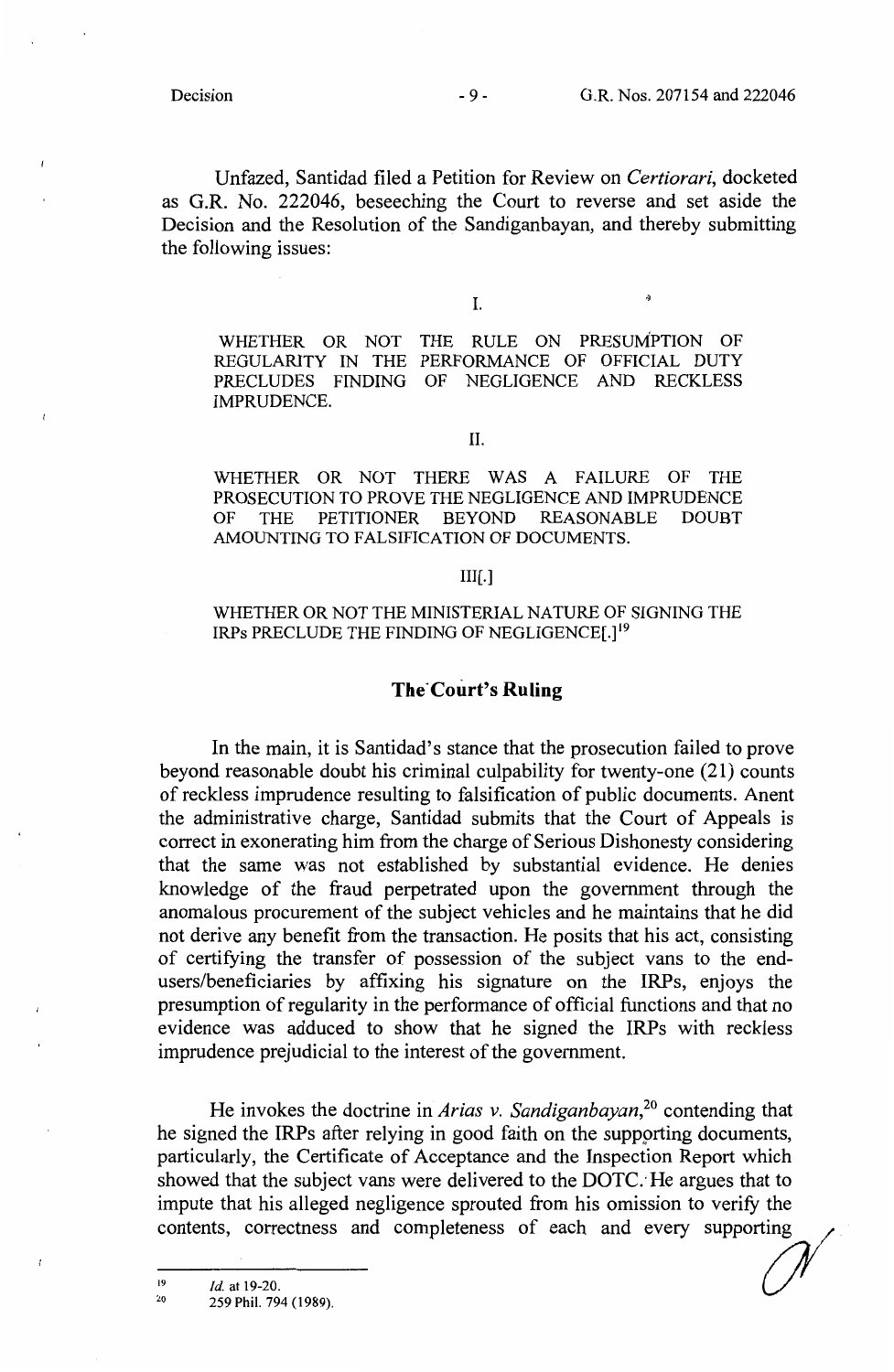document of the IRPs would go against all rationality and logic. He asserts that when he signed the IRPs, he was merely performing a ministerial function within the confines of his mandated duty.

# **G.R. No. 207154**

The petition filed by the 0MB is partly meritorious.

As a general rule, only questions of law may be raised in a petition for review on *certiorari* because the Court is not a trier of facts.<sup>21</sup> When supported by substantial evidence, the findings of fact of the Court of Appeals are conclusive and binding on the parties and are not reviewable by this Court, unless the case falls under any of the recognized exceptions.<sup>22</sup> In this case, since the findings and conclusions of the Ombudsman are contrary to the Court of Appeals, a recognized exception, the Court is constrained to review the factual issues raised.

In the case at bench, Santidad was charged with Gross Neglect of Duty and Serious Dishonesty before the Ombudsman which found him guilty solely of Serious Dishonesty, and imposed on him the supreme penalty of dismissal from government service with all its accessory penalties. The 0MB declared that Santidad was dishonest because he certified the transfer of possession of the subject vehicles even though he knew that there were no such deliveries to the beneficiaries. On the other hand, the Court of Appeals exonerated Santidad of the charge of Serious Dishonesty, ratiocinating that he merely relied in good faith on the supporting documents prepared by his subordinates and that there were no indications that the transaction for the procurement of the subject vans was highly irregular.

After a judicious review of the records, the Court finds that Santidad failed to observe a higher degree of diligence prior to affixing his signature on the IRPs. Notably, his certification authorized the full payment of the contract price for the twenty-one (21) units of Mitsubishi Delica vans despite the nondelivery of said vehicles. For easy reference, the certification signed by Santidad, as appearing on the invoice portion of the twenty-one  $(21)$  IRPs, is reproduced hereto as follows:

<sup>&</sup>lt;sup>21</sup> *Office of the Ombudsman v. Atty. Bernardo*, 705 Phil. 524, 534 (2013).<br><sup>22</sup> *Id.* at 534-535; (1) when the conclusion is a finding grounded entirely on speculation, surmises and conjectures; (2) when the inference made is manifestly mistaken, absurd or impossible; (3) when there is a grave abuse of discretion; (4) when the judgment is based on a misapprehension of facts; (5) when the findings of fact are conflicting; (6) when the Court of Appeals, in making its findings, went beyond the issues of the case and the same is contrary to the admissions of both appellant and appellee; (7) when the findings are contrary to those of the trial court; (8) when the findings of fact are conclusions without citation of specific evidence on which they are based; (9) when the findings set forth in the petition as well as in the petitioners' main and reply briefs are not disputed by the respondents; and (10) when the findings of fact of the Court of Appeals are premised on the supposed absence of evidence and contradicted by evidence on record.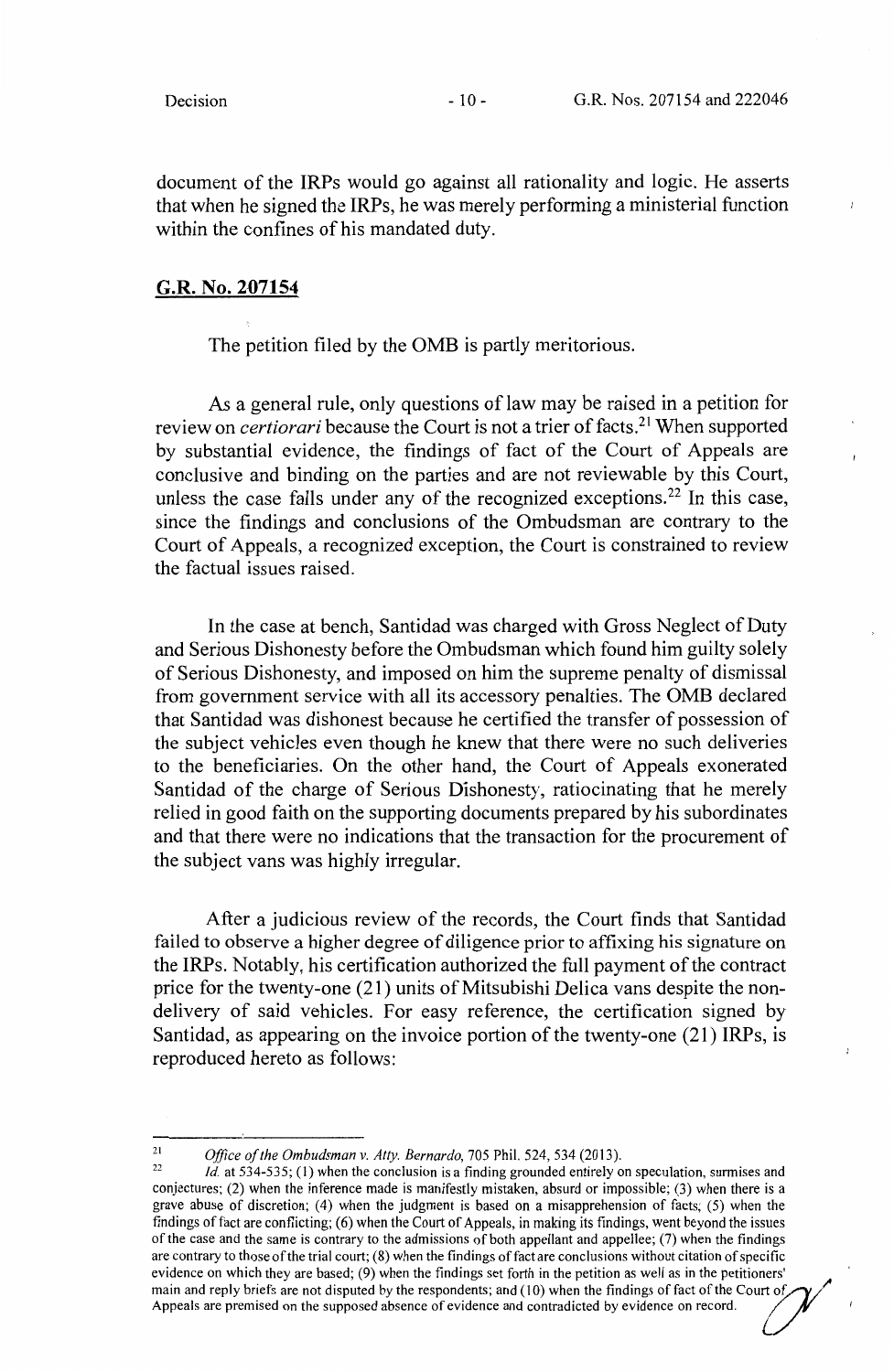ŧ

I CERTIFY that upon authority of Sec. 76 of Presidential Decree No. 1445, I have transferred to 4TH DISTRICT OF ISABELA CONG. ANTONIO **M. ABAYA** the above listed articles/property of Dept. of Transportation & Communications.

#### Signed VENANCIO G. SANTIDAD Director III, PSPMS

Contrary to the findings of the Court of Appeals, the Court observes that the documents prepared by-Santidad's subordinates contained red flags that should have aroused a reasonable sense of suspicion or curiosity on him which should have prompted him to exercise proper diligence if only to determine that he was not conforming to a fraudulent transaction.

Firstly, the Certificate of Acceptance dated March 28, 2003 is incomplete and irregular on its face. Nowhere in said certificate does it indicate the plate numbers of the Mitsubishi Delica vans, their LTO certificates of registration numbers and the TPL insurance contracts which is contrary to the requirement of the DOTC, as reflected in PO No. 2003-03-70, stating that the procured vehicles must be accompanied by said registration and insurance. That the Mitsubishi Delica vans were, nonetheless, accepted despite noncompliance with the aforesaid requirement should have placed Santidad on guard.

Secondly, while the Inspection Report dated April 1, 2003 made reference to PO No. 2003-03-70 which pertained to the procurement of twenty-one (21) units of Mitsubishi Delica vans, the same report also made reference to ALOBS No. LF (CO) 02-12-00478 and RIV No. H-413-2002 which pertained to the purchase of eighteen (18) units of Mitsubishi Delica vans, a pick-up 4-wheeler truck and a pick-up 6-wheeler truck. Thus, there is an apparent discrepancy regarding the type and number of vehicles that were supposedly inspected by Desiderio. This defect could not have escaped the attention of Santidad since after all, he was the one who approved RIV No. H-413-2002 and signed the recommending for approval portion of the PO.

Thirdly, the amount indicated in Disbursement Voucher Nos. 101- 200304-0092 and 101-2003-0383, which became the bases for the release of Land Bank Check Nos. 41232 and 31883, with face values of P2,000,000.00 and  $\mathbb{P}5,216,363.63$ , respectively, or for a full payment of  $\mathbb{P}7,216,363.63$ , was way below the contract price of  $\mathbb{P}7,560,000.00$ . It must be pointed out that the approved budget allocated for the project of Cong. Abaya was pegged at P7,720,000.00, as reflected in ALOBS No. LF (CO) 02-12-00478. Santidad was simply too uncaring to notice and rectify these discrepancies.

Fourthly, the realignment of the budget for the two units of pick-up trucks which were already bid out, because Super Car Center could not deliver them, would necessarily entail the preparation of another set of documents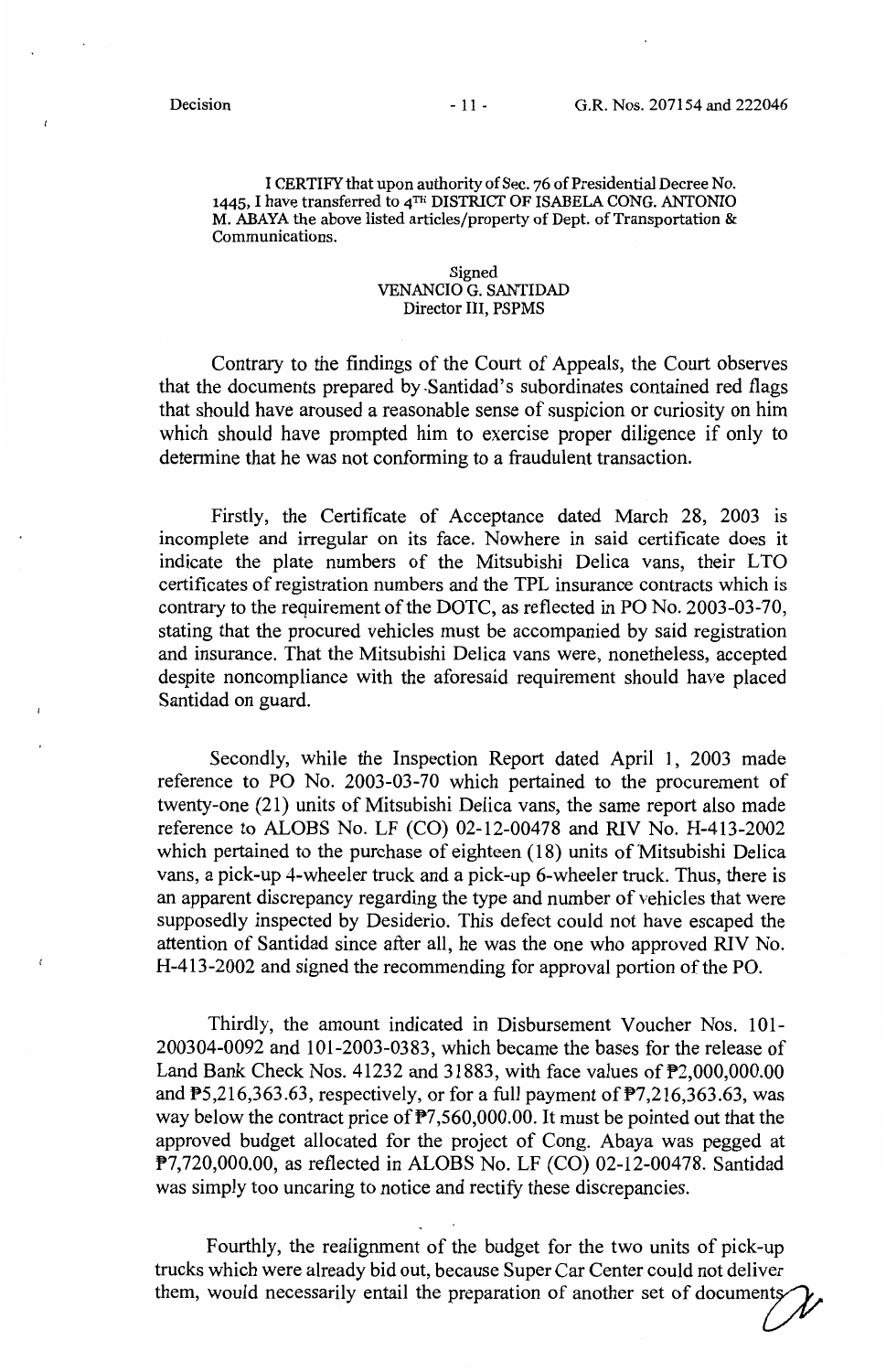and the probable disqualification of the winning bidder. Such irregularity should have forewarned Santidad to make the necessary inquiries on the transaction.

Lastly, the IRPs appear spurious at face value. It bears stressing that out of the twenty-one (21) IRPs, only two (2) IRPs contained the date of receipt of the vehicles by the end-users/beneficiaries while the rest were undated. Meanwhile, the date of receipt indicated in the IRP for the delivery of the Mitsubishi Delica van to its beneficiary, *Barangay* Dappig, San Agustin, Isabela, was March 30,  $2003$ ;<sup>23</sup> while the date of receipt for the delivery of another Mitsubishi Delica van to its beneficiary, *Barangay* Bugallon Norte, Ramon, Isabela, was March 29, 2003.<sup>24</sup> Recall, however, that Desiderio, together with Ngo and Cruz, allegedly inspected the procured twenty-one (21) Mitsubishi Delica vans in Malinta, Bulacan only on April 1, 2003, as per the Inspection Report issued on even date. How then could these two beneficiaries receive the vehicles on the dates indicated on the IRPs when they were yet to be inspected on April 1, 2003, assuming there was in fact an inspection. The irregularities were too obvious but Santidad ignored them and signed the IRPs instead. Further, Santidad admitted during trial that he signed two (2) IRPs even without the signature of the recipients, contrary to his professed procedure that the recipient must first sign the IRP before he affixes his signature. His failure to satisfactorily justify such deviation has all the more showed that he is negligent in the performance of his assigned task.

Verily, the peculiar circumstances obtaining in these cases should have pricked Santidad's curiosity and prompted him, at the very least, to make inquiries into the transaction and verify whether there was delivery of the purchased vehicles to the DOTC, and whether there were deliveries made to the beneficiaries named in the IRPs. The discrepancies and irregularities enumerated above were sufficient to alert Santidad, ifhe was conscientious of his duties as he purports to be and was truly out to protect the interest of the government, that something was definitely amiss, and should have prodded him to exercise a higher degree of circumspection and go beyond what his subordinates had prepared. In *SPO1 Lihaylihay, et al. v. People*<sup>25</sup> the Court pointed out that the nature of the public officers' responsibilities and their role in the procurement process are compelling factors that should have led them to examine with greater detail the documents which they are made to approve.

Santidad cannot trivialize his role in the procurement process as he was personally involved in every stage of the purchase of the missing vehicles. Also, it must be emphasized that Santidad's signing of the IRPs was one of the final steps needed for the release of payment to the contractor. As such, he had the power, if not the duty, to unearth and expose anomalous or irregular transactions. Santidad cannot blindly adhere to the findings and opinions d

<sup>&</sup>lt;sup>23</sup> *Rollo* (G.R. No. 222046), p. 164.

<sup>&</sup>lt;sup>24</sup> *Id.* at 173.<br><sup>25</sup> 715 Phil. 722, 732 (2013).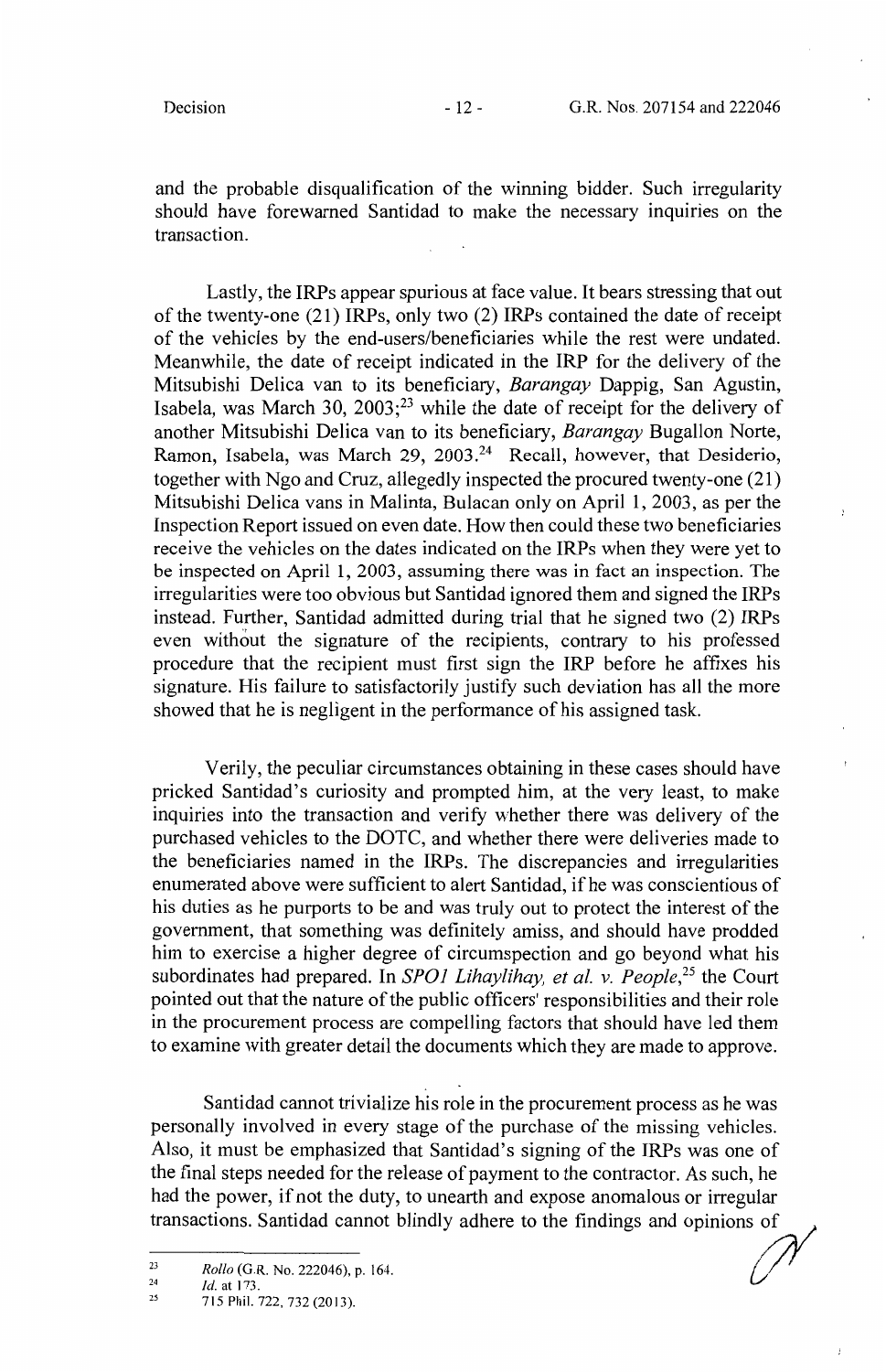his subordinates, lest he be reduced to a mere clerk who has no authority over his subordinates. As the Director of PSPMS-DOTC specifically tasked to procure the Mitsubishi Delica vans for Cong. Abaya's project, he should have closely examined and validated the veracity of his subordinates' reports. Indeed, the Court has pronounced that a public officer's high position imposes upon him greater responsibility and obliges him to be more circumspect in his actions and in the discharge of his official duties.<sup>26</sup>

Had Santidad made the proper inquiries, he would have discovered the non-delivery of the procured Mitsubishi Delica vans. However, he did not do this at all. Instead, he simply sat back in his executive chair, satisfied himself as to the existence of the documents prepared by his subordinates, signed the IRPs and looked the other way, thus, ignoring the fact that the subject vans were never delivered to the DOTC. Perhaps, the most telling indication of the inexcusable lack of precaution on the part of Santidad is the non-existence of the subject vehicles.

Taken in the light of the foregoing disquisitions, the Court finds Santidad administratively liable for Gross Neglect of Duty or Gross Negligence, instead of Serious Dishonesty, warranting his dismissal from government service even for the first offense.<sup>27</sup> Gross neglect of duty is defined as "[n]egligence characterized by the want of even slight care, or by acting or omitting to act in a situation where there is a duty to act, not inadvertently but wilfully and intentionally, with a conscious indifference to the consequences, insofar as other persons may be affected. It is the omission of that care that even inattentive and thoughtless men never fail to give to their own property."<sup>28</sup> It must be underscored that Santidad was also charged with Gross Neglect of Duty before the 0MB. At any rate, the designation of the offense or offenses with which a person is charged in an administrative case is not controlling, and one may be found guilty of another offense where the substance of the allegations and evidence presented sufficiently proves one's guilt.<sup>29</sup>

Considering the sheer magnitude of the amount in taxpayers' money involved, Santidad should have exercised utmost care before signing the IRPs. By failing to do so, the taxpayers' money was spent without the corresponding procured vans having been delivered to the DOTC. Indeed, no rule is more settled than that a public office is a public trust and public officers and employees must, at all times, be accountable to the people.<sup>30</sup> Santidad carelessly relied on the reports and submissions of his subordinates and affixed his signature on the IRPs. Plainly, he acted negligently, unmindful of the high position he occupied and the responsibilities it carried, and without

<sup>~</sup>

<sup>26</sup>  *Amit v. Commission on Audit, et al., 699 Phil. 9, 24 (2012).* 

<sup>27</sup>  28 Rule IV, Section 52 (A) of the Uniform Rules on Administrative Cases in the Civil Service.

*Office of the Ombudsman v. Delos Reyes, Jr.,* 745 Phil. 366,381 (2014).

<sup>29</sup>  30 *Dr. Pia v. Hon. Gervacio, Jr., et al.,* 710 Phil. 196,207 (2013).

Section 1, Article XI of the 1987 Constitution.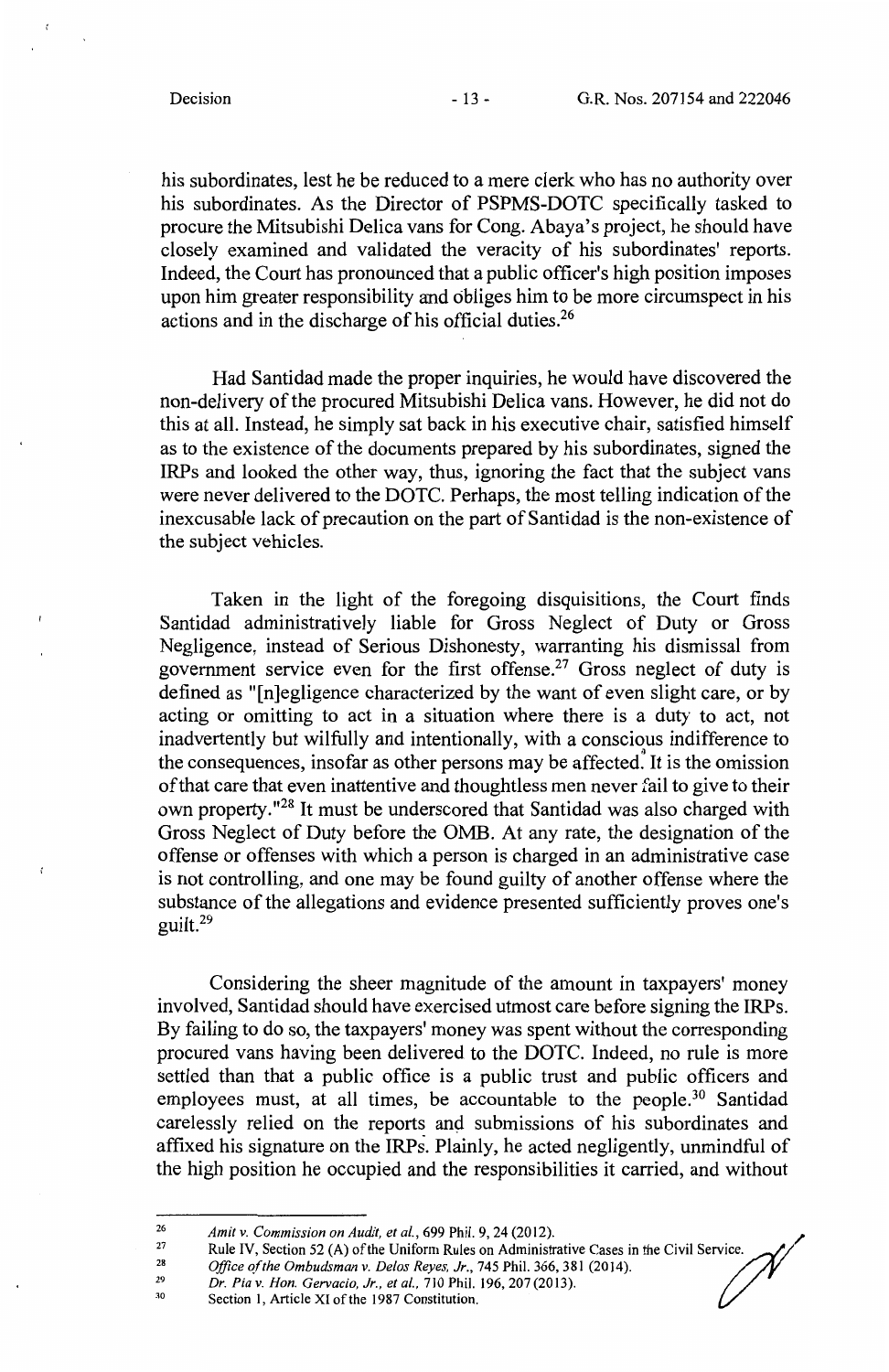regard to his accountability for the millions of pesos in taxpayers' money involved.

A public office is a public trust and public officers and employees must at all times be accountable to the people, serve them with utmost responsibility, integrity, loyalty and efficiency, act with patriotism and justice and lead modest lives. This high constitutional standard of conduct is not intended to be mere rhetoric and taken lightly because those in the public service are enjoined to fully comply with this standard or run the risk of facing administrative sanctions ranging from reprimand to the extreme penalty of dismissal from the service.<sup>31</sup> Unfortunately, Santidad failed miserably in this respect.

In a futile attempt to refute negligence on his part, Santidad invokes the *Arias* doctrine contending that he relied in good faith that his subordinates would perform their functions regularly. We beg to differ.

In *Arias v. Sandiganbayan*,<sup>32</sup> this Court held that a head of office can rely on his subordinates to a reasonable extent, and there has to be some reason shown why any particular voucher must be examined in detail. Accordingly, where there are circumstances that should have alerted heads of offices to exercise more diligence in the performance of their duties, they cannot escape liability by claiming that they relied in good faith on the submissions of their subordinates, and in such cases, our ruling in *Arias* does not apply.<sup>33</sup> Otherwise stated, when a matter is irregular on the document's face, so much so that a detailed examination becomes warranted, the *Arias* doctrine is unavailing.

Our pronouncement in *Arias* cannot be applied to exculpate Santidad in view of the presence of peculiar circumstances in the case at bench which should have caused Santidad to exercise a higher degree of circumspection and, necessarily, to conduct a detailed examination and carefully scrutinize the documents submitted to him by his subordinates. We must clarify that the *Arias* doctrine is not an absolute rule. It is not a magic cloak that can be used as a cover by a public officer to conceal himself in the shadows of his subordinates and necessarily escape liability.<sup>34</sup>

### **G.R. No. 222046**

Santidad was indicted for twenty-one (21) counts of Falsification of Public Documents under Article 171, paragraph 4 of the Revised Penal Code or Falsification of Public Documents by making untruthful statements in the

 $\mathscr N$ 

<sup>31</sup>  *Amit v. COA, supra* note 26, at 25.

<sup>32</sup>  *Supra* note 20, at 80 I.

<sup>33</sup>  *Escobar v. People,* G.R. No. 205576, November 20, 2017, 845 SCRA 86, 119.

<sup>34</sup>  *Typocov. People,* 816 Phil. 914,938 (2017).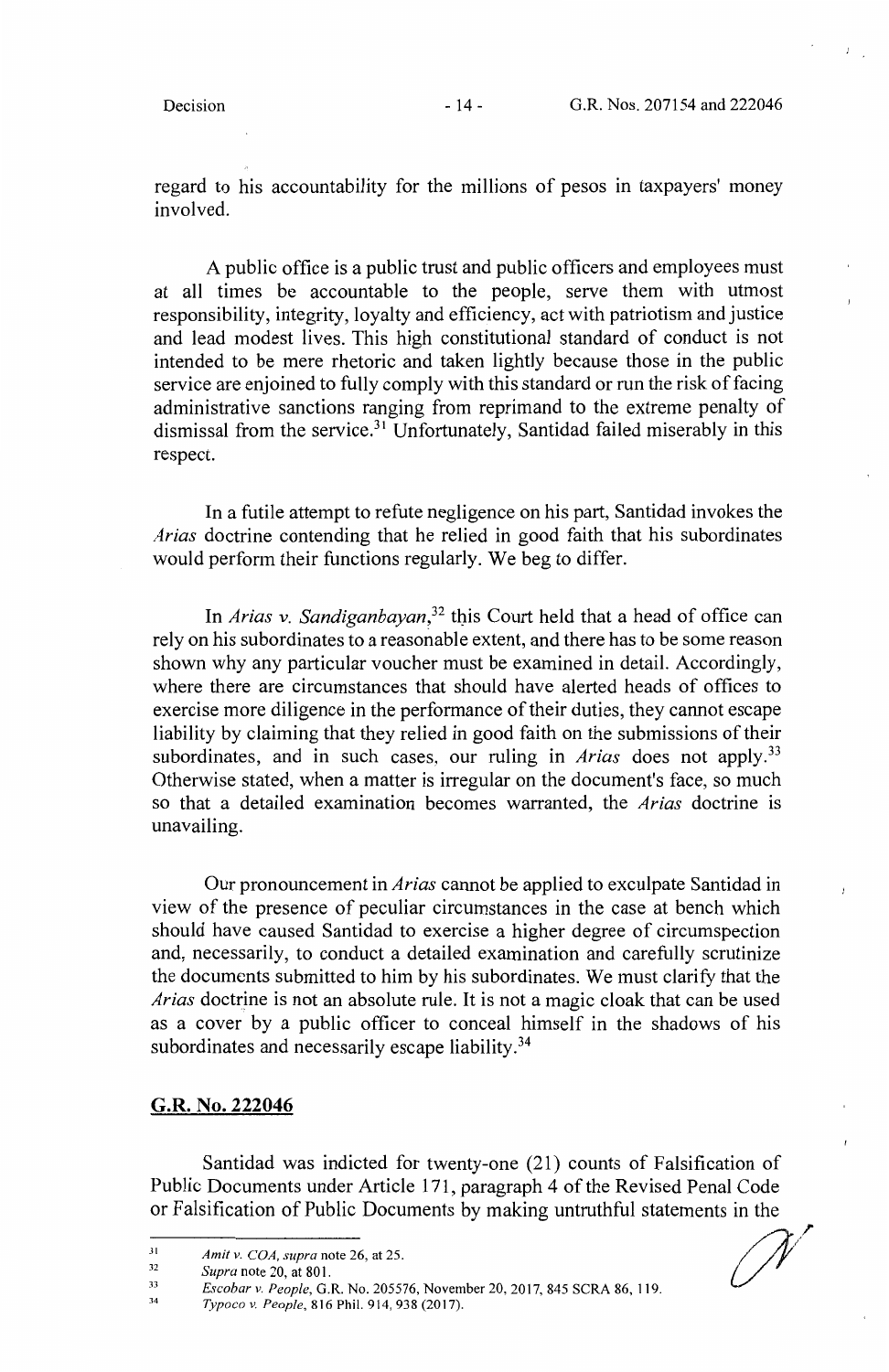narration of facts. After trial, the Sandiganbayan found him guilty of twentyone (21) counts of Reckless Imprudence resulting to Falsification of Public Documents instead. According to the Sandiganbayan, Santidad did not act with malicious intent to falsify the IRPs but merely failed to ascertain for himself the veracity of narrations in the documents in question before affixing his signature thereon. The anti-graft court observed that the reckless signing of the IRPs, without verifying the data therein, makes him criminally liable for such act.

The Court, however, finds Santidad's conviction for twenty-one (21) counts of Reckless Imprudence resulting to Falsification of Public Documents to be improper. Falsification of Public Documents is an intentional felony committed by means of *"dolo"* or "malice" and could not result from imprudence, negligence, lack of foresight or lack of skill.

Felonies are committed not only by means of deceit *(dolo* ), but likewise by means of fault *(culpa).* There is deceit when the wrongful act is performed with deliberate intent; and there is fault when the wrongful act results from imprudence, negligence, lack of foresight or lack of skill.<sup>35</sup> "In intentional crimes, the act itself is punished; in negligence or imprudence [ quasioffenses], what is principally penalized is the mental attitude or condition behind the act, the dangerous recklessness, lack of care or foresight, the *imprudencia punible."36* 

In *Jabalde v. People,<sup>37</sup>*the Court explained:

[T]he term *"dolo"* or "malice".is a complex idea involving the elements of freedom, intelligence, and intent. The element of intent is described as the state of mind accompanying an act, especially a forbidden act. It refers to the purpose of the mind and the resolve with which a person proceeds. On the other hand, the term "felonious" means, *inter alia,* malicious, villainous, and/or proceeding from an evil heart or purpose. With these elements taken together, the requirement of intent in intentional felony must refer to malicious intent, which is a vicious and malevolent state of mind accompanying a forbidden act.<sup>38</sup> (Citation omitted)

Intentional felony requires the existence of *do/us ma/us* - that the act or omission be done willfully, maliciously, with deliberate evil intent, and with malice aforethought.<sup>39</sup> In culpable felonies or criminal negligence, the injury inflicted on another is unintentional, the wrong done being simply the result of an act performed without malice or criminal negligence, the injury<br>of an act performed without malice or criminal design.<sup>40</sup>

<sup>35</sup>  Article 3, paragraphs 2 and 3 of the Revised Penal Code.

<sup>36</sup>  *People v. Garcia,* 467 Phil. 1102, 1108 (2004).

<sup>37</sup>  787 Phil. 255 (2016).

<sup>38</sup>  *Id.* at 272-273.

<sup>39</sup>  *Villareal v. People,* 680 Phil. 527, 565 (2012).

<sup>40</sup>  People v. PO3 Fallorina, 468 Phil. 816, 829 (2004).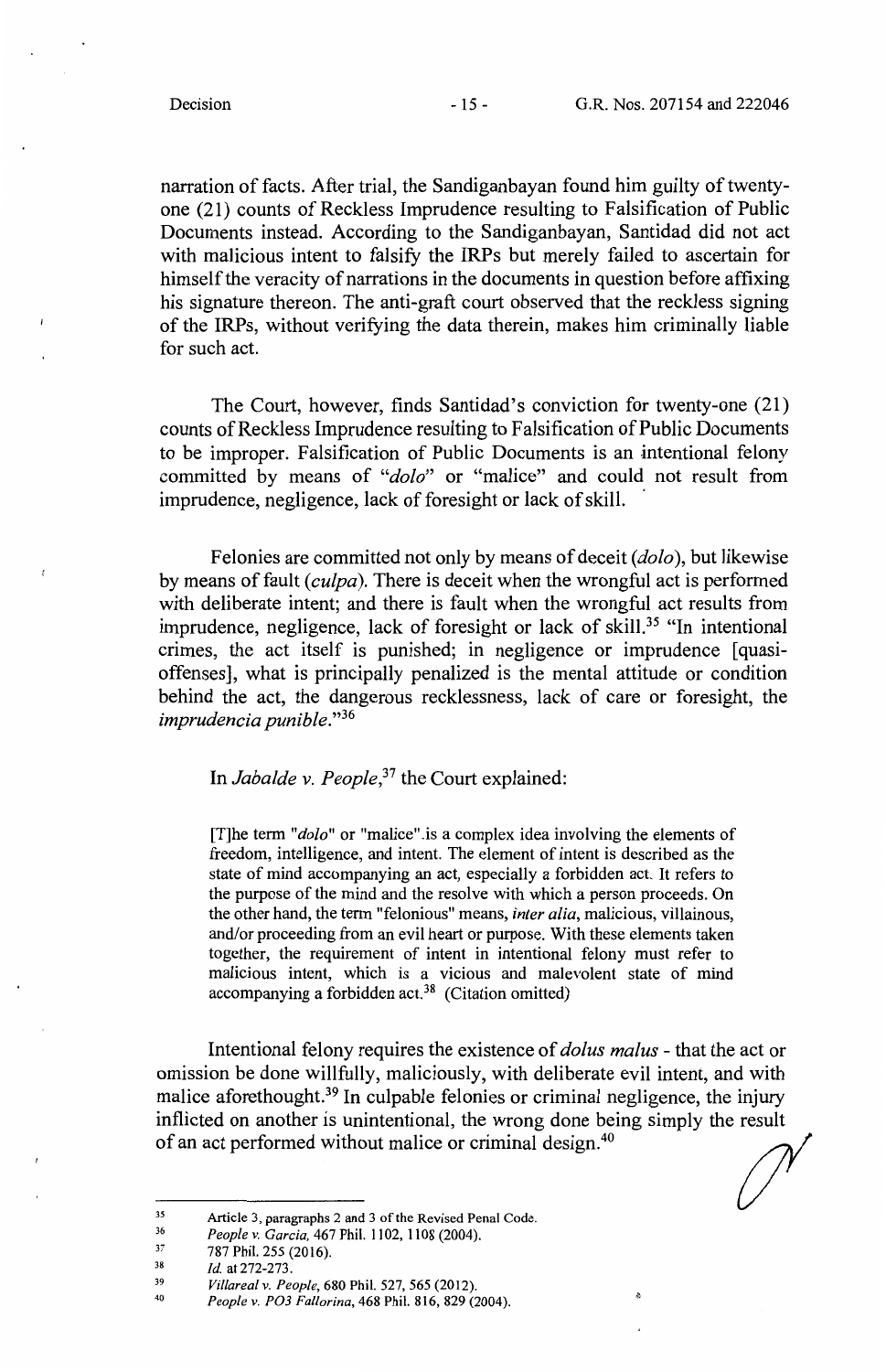A careful perusal of the provision of Article 171 of the Revised Penal Code, which defines and penalizes falsification of public documents, would readily reveal that the perpetrator must perform the prohibited act with deliberate intent in order to incur criminal liability thereunder, thus:

Article 171. *Falsification by Public Officer, Employee or Notary or Ecclesiastical Minister.* - The penalty of *prision mayor* and a fine not to exceed 5,000 pesos shall be imposed upon any public officer, employee, or notary who, taking advantage of his official position, shall falsify a document by committing any of the following acts:

- 1. Counterfeiting or imitating any handwriting, signature, or rubric;
- 2. Causing it to appear that persons have participated in any act or proceeding when they did not in fact so participate;
- 3. Attributing to persons who have participated in an act or proceeding statements other than those in fact made by them;
- 4. *Making untruthful statements in a narration of facts;*
- 5. Altering true dates;
- 6. Making any alteration or intercalation in a genuine document which changes its meaning;
- 7. Issuing in authenticated form a document purporting to be a copy of an original document when no such original exists, or including in such copy a statement contrary to, or different from, that of the genuine original; or
- 8. Intercalating any instrument or note relative to the issuance thereof in a protocol, registry, or official book. (Italics supplied)

The crime of Falsification of Public Documents has the following elements: 1) the offender is a public officer, employee, or notary public; 2) he takes advantage of his official position; and 3) he falsifies a document by committing any of the acts enumerated in Article 171 of the Revised Penal Code. To warrant conviction for Falsification of Public Documents by making untruthful statements in a narration of facts under Article 1 71, paragraph 4 of the Revised Penal Code, the prosecution must establish beyond reasonable doubt the following elements: 1) the offender makes in a public document untruthful statements in a narration of facts; 2) he has a legal obligation to disclose the truth of the facts narrated by him; and 3) the facts narrated by him are absolutely false.<sup>41</sup>

In Falsification of Public Documents, the offender is considered to have taken advantage of his official position in making the falsification when ( 1) he has the duty to make or prepare or, otherwise, to intervene in the preparation of a document; or  $(2)$  he has the official custody of the document

<sup>41</sup>*Fullero v. People,* 559 Phil. 524, 539 (2007).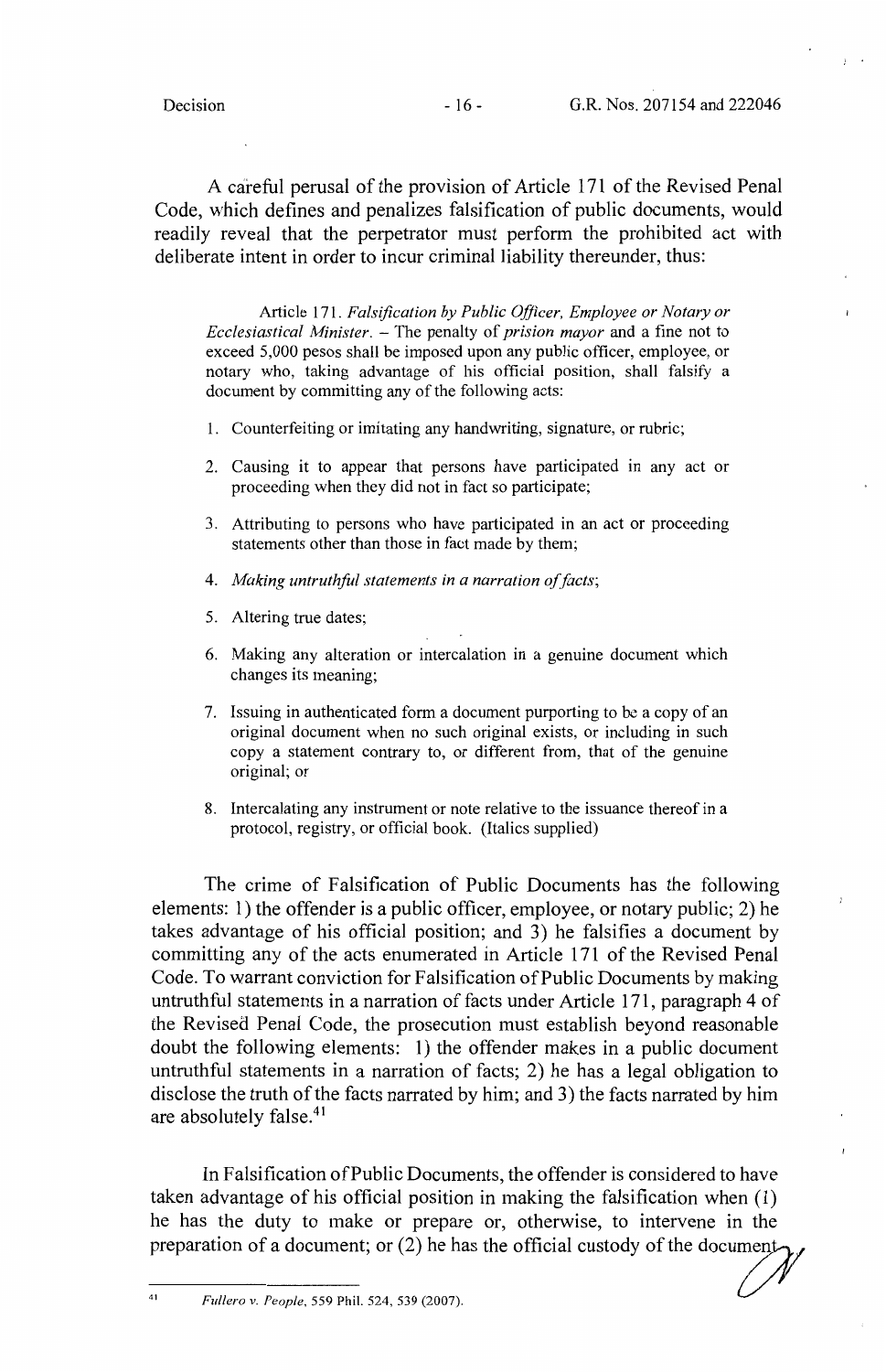,l

which he falsifies.<sup>42</sup> By "legal obligation," it means that there is a law requiring the disclosure of the truth of the facts narrated.<sup>43</sup> In falsification of public or official documents, it is not necessary that there be present the idea of gain or the intent to injure a third person because in the falsification of a public document, what is punished is the violation of the public faith and the destruction of the truth as therein solemnly proclaimed.<sup>44</sup>

Measured against the foregoing parameters, it is clear that the crime of Falsification of Public Documents, by its structure, could not be committed by means of *culpa.* Not to be overlooked is that this felony falls under the category of *ma/a in se* offenses that requires the attendance of criminal intent. A deliberate intent to do an unlawful act is inconsistent with the idea of a felony committed by means of *culpa.* Being an intentional crime, Falsification of Public Documents is conceptually incompatible with the element of imprudence obtaining in quasi-crimes. In fine, the crime of Falsification of Public Documents could not be committed by means of reckless imprudence.

Neither can Santidad be held criminally culpable for Falsification of Public Documents by making untruthful statements in a narration of facts (Article 171, paragraph 4 of the Revised Penal Code) inasmuch as the records do not show that the prosecution was able to prove the existence of malicious intent when he affixed his signature on the IRPs certifying the transfer of the subject Mitsubishi Delica vans to Cong. Abaya of the 4<sup>th</sup> District of Isabela. To be criminally liable for falsification by making untruthful statements in a narration of facts, the person making the narration of facts must be aware of the falsity of the facts narrated by him. 45 Here, there is dearth of evidence to show that Santidad knew that there were no deliveries of vans to the recipients at the time he signed the IRPs. No matter how gross the nature and gravity of the imprudence or negligence attributable to Santidad, the same would not shatter the fine distinction between *dolo* and *culpa* so as to consider Santidad's act as one committed with malicious intent.

In the light of the foregoing, the Court resolves to set aside the Sandiganbayan's judgment of conviction against Santidad for twenty-one (21) counts of Reckless Imprudence resulting to Falsification of Public Documents.

**WHEREFORE,** in G.R. No. 207154, the petition is **PARTLY GRANTED.** The May 29, 2012 Decision and the April 29, 2013 Resolution of the Court of Appeals in C.A. G.R. SP No. 119936 are hereby **SET ASIDE.**  A new one is **ENTERED** finding Venancio G. Santi dad **GUILTY of GROSS** 

<sup>44</sup>*Regidor, Jr., et al. v. People, et al.,* 598 Phil. 714, 732 (2009). • 45 *United States v. Gonzaga Changco,* 14 Phil. 562, 564 ( 1909); The Revised Penal Code, Book **Twoyf"Y.**  Seventeenth Edition, p. 225.

<sup>42</sup>*Galeas v. People,* 657 Phil. 500, 521 (2011). 43 *Id* at 524.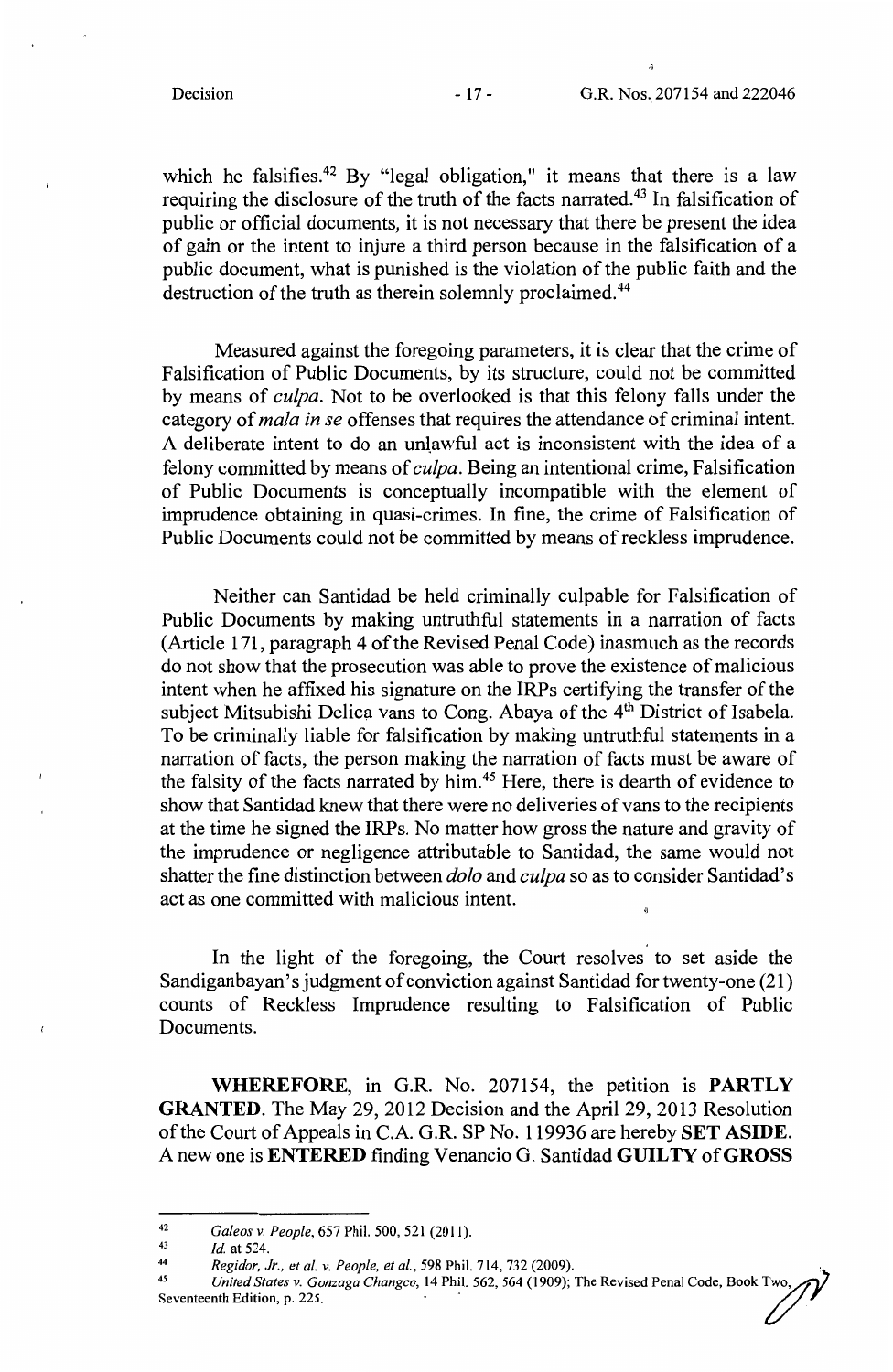**NEGLECT OF DUTY.** Accordingly·, he is **DISMISSED** from government service with all the accessory penalties.

In G.R. No. 222046, the petition is **GRANTED.** The September 24, 2015 Decision and the November 25, 2015 Resolution of the Sandiganbayan in Criminal Case Nos. SB-10-CRM-0261 to SB-10-CRM-0281 are hereby **REVERSED** and **SET ASIDE.** 

**SO ORDERED.** 

**DIOSDADO M\ PERAL** Chief Justice